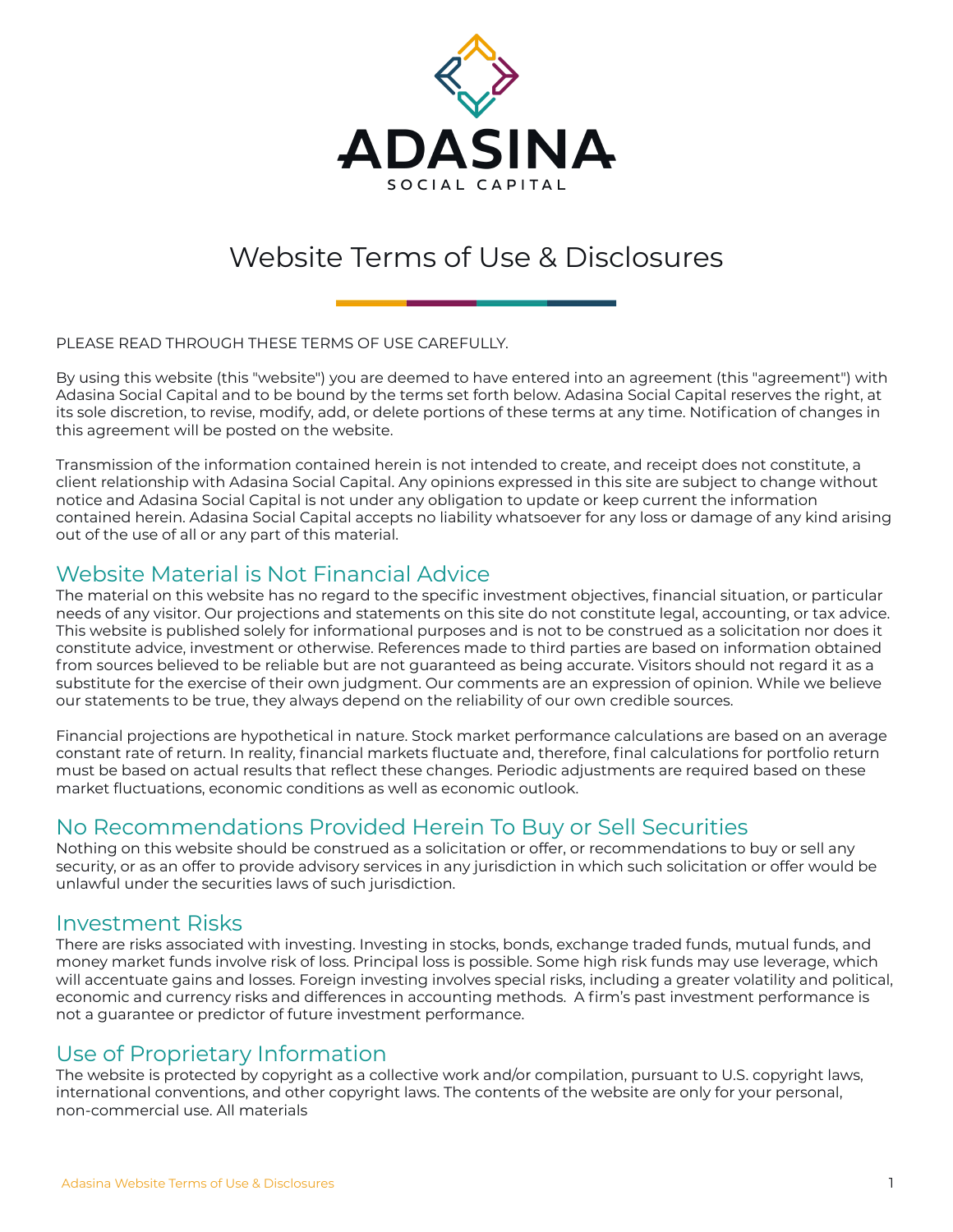

contained on the website are protected by copyright, and are owned or controlled by Adasina Social Capital or the party credited as the provider of the content. You will abide by any and all additional copyright notices, information, or restrictions contained in any content on the website. You may download and make one (1) copy of the content and other downloadable items displayed on this website for personal, non-commercial use only, provided that you maintain all copyright and other notices contained in such content. Copying or storing of any content for other than personal, non-commercial use is expressly prohibited without the prior written permission from Adasina Social Capital or the copyright holder identified in the individual contents copyright notice.

## No Warranty or Guarantee Implied

The information available in this website is provided "as is" and without warranties of any kind either expressed or implied. To the fullest extent permissible by law, Adasina Social Capital makes no representation or warranties of any kind whatsoever for the content on the website or the materials, information and functions made accessible by the software used on or accessed through this website, for any products or services or hypertext links to third parties, or for any breach of security associated with the transmission of sensitive information through this website or any linked site. Further, Adasina Social Capital disclaims any express or implied warranties, including, without limitation, non-infringement, merchantability or fitness for a particular purpose. Adasina Social Capital does not warrant that the functions contained in this website or any materials or content contained therein will be uninterrupted or error free, that defects will be corrected, or that this website or the server that makes it available is free of viruses or other harmful components. Adasina Social Capital does not warrant or make any representation regarding the use or the results of the use of the information in this website.

## Limitation of Liability

In no event will Adasina Social Capital, its members, officers, employees or their affiliates, be liable for indirect, direct, special, incidental, or consequential damages (including, without limitation, damages for loss of business profits, business interruption, loss of business information, pain and suffering, emotional distress that result from the use of, or the inability to use, the materials in this website, or other pecuniary loss) arising directly or indirectly from the use of (or failure to use) or reliance on the information contained within, or as a result of the risks inherent in the stock market, even if Adasina Social Capital has been advised of the possibility of such damages.

## Indemnification

You agree to defend, indemnify and hold Adasina Social Capital, its officers, employees and their affiliates, harmless from and against any and all claims, losses, liability costs and expenses (including but not limited to attorneys' fees) arising from your violation of this agreement, state or federal securities laws or regulations, or any third party's rights, including but not limited to infringement of any copyright, violation of any proprietary right and invasion of any privacy rights. You shall cooperate as fully as reasonably required in the defense of any claim. Adasina Social Capital reserves the right, at its own expense, to assume the exclusive defense and control of any matter otherwise subject to indemnification by you and you shall not in any event settle any matter without the written consent of Adasina Social Capital. This obligation will survive the termination of this agreement.

#### Important Consumer Information

An investment advisor or investment advisor representative may only transact business in a particular state after licensure or satisfying qualifications and requirements of that state, or only if they are excluded or exempted from the state's investment advisor or investment advisor representative requirements, as the case may be.

Follow-up, individualized responses to consumers in a particular state by an investment adviser or investment advisor representative that involve either the effecting or attempting to effect transactions in securities or the rendering of personalized investment advice for compensation, as the case may be, shall not be made without first complying with the state's requirements for investment advisors or investment advisor representatives, or pursuant to an applicable state exemption or exclusion.

For information concerning the licensure status or disciplinary history of an investment advisor or investment advisor representative, a consumer should contact his or her state securities law administrator.